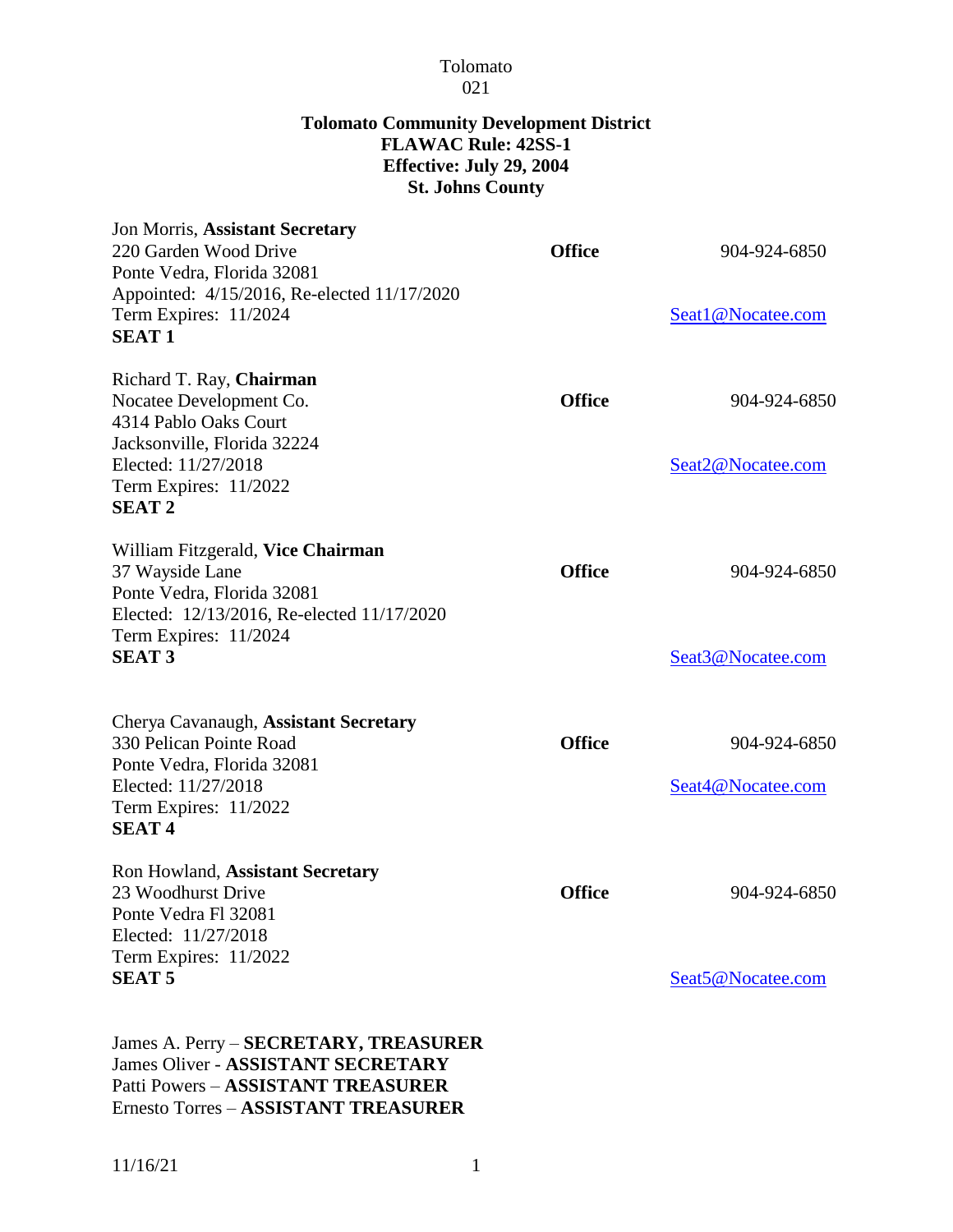## **ATTORNEY**

| <b>Kutak Rock LLP</b><br>Katie Buchanan<br>PO Box 10230 | <b>FAX</b><br>Katie.Buchanan@kutakrock.com |                       |  |
|---------------------------------------------------------|--------------------------------------------|-----------------------|--|
| Tallahassee, Florida 32302                              |                                            |                       |  |
| <b>ENGINEER</b>                                         |                                            |                       |  |
| England, Thims & Miller, Inc.                           |                                            | 904-265-3120          |  |
| Scott Wild, P.E.                                        | <b>FAX</b>                                 | 904-646-9485          |  |
| 14775 St. Augustine Road                                |                                            |                       |  |
| Jacksonville, Florida 32258                             |                                            | wilds@etminc.com      |  |
| <b>BOND COUNSEL</b>                                     |                                            |                       |  |
| Greenberg Traurig                                       |                                            |                       |  |
| <b>Bob Gang</b>                                         |                                            | 305-579-0886          |  |
| 1221 Brickell Avenue                                    | <b>FAX</b>                                 | 305-789-5485          |  |
| Miami, Florida 33131                                    |                                            |                       |  |
| <b>DEVELOPER</b>                                        |                                            |                       |  |
| The PARC Group, Inc.                                    |                                            | 904-992-9750          |  |
| 4314 Pablo Oaks Court                                   | <b>FAX</b>                                 | 904-922-4114          |  |
| Jacksonville, Florida 32224                             |                                            |                       |  |
| <b>COUNSEL TO THE DEVELOPER</b>                         |                                            |                       |  |
| Gunster, Yoakley & Stewart, P.A.                        |                                            | 904-354-1980          |  |
| 225 Water Street, Suite 1750                            | <b>FAX</b>                                 | 904-350-6033          |  |
| Jacksonville, Florida 32202                             |                                            |                       |  |
| <b>Spencer Cummings</b>                                 |                                            | scummings@gunster.com |  |
| <b>INVESTMENT BANKER</b>                                |                                            |                       |  |
| Prager Sealy & Co.                                      |                                            |                       |  |
| <b>Brett Sealy</b>                                      |                                            | 407-481-9182          |  |
| 200 South Orange Avenue, Suite 1900                     | <b>FAX</b>                                 | 407-849-1496          |  |
| Orlando, Florida 32801                                  |                                            | brett@prager.com      |  |
| <b>FINANCIAL ADVISOR</b>                                |                                            |                       |  |
| Fishkind & Associates                                   |                                            | 407-382-3256          |  |
| 11869 High Tech Avenue                                  | <b>FAX</b>                                 | 407-382-3254          |  |
| Orlando, Florida 32817                                  |                                            |                       |  |
| <b>BOND HOLDER</b>                                      |                                            |                       |  |
| Michael A. Zinman                                       |                                            | 212-357-2647          |  |
| Goldman, Sachs & Co.                                    | <b>FAX</b>                                 | 212-256-4843          |  |
| 32 Old Slip, 24th Floor                                 |                                            |                       |  |
| New York, NY 10005                                      | michael.zinman@gs.com                      |                       |  |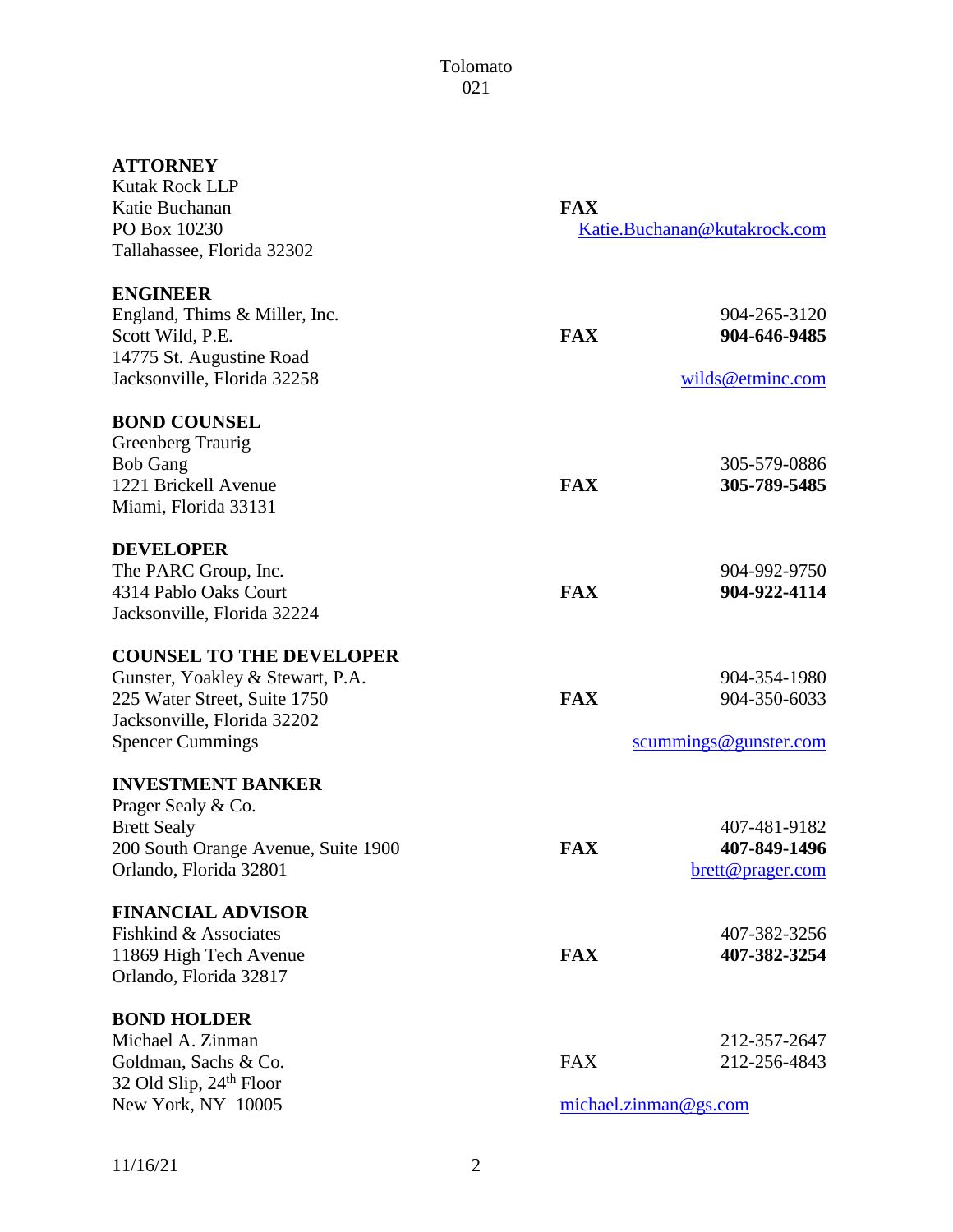### Tolomato 021

| Edward B. Nahmias                               |                  | 310-996-6369       |
|-------------------------------------------------|------------------|--------------------|
| <b>Capital Research Company</b>                 |                  |                    |
| 11100 Santa Monica Boulevard, 15th Floor        |                  |                    |
| Los Angeles, CA 90025                           | ebn@capgroup.com |                    |
| <b>DISTRICT RECORDS OFFICE</b>                  |                  |                    |
| GMS, LLC                                        |                  | 904-940-5850       |
| 475 West Town Place                             | <b>FAX</b>       | 904-940-5899       |
| Suite 114                                       |                  |                    |
| World Golf Village                              |                  |                    |
| St. Augustine, Florida 32092                    |                  |                    |
| <b>St. Johns County Administrator</b>           |                  |                    |
| Michael Wanchick                                |                  | 904-209-0530       |
| St. Johns County Administrator                  |                  |                    |
| 500 San Sebastian View                          |                  |                    |
| St. Augustine, Florida 32084                    |                  |                    |
| <b>St. Johns County Property Appraiser</b>      |                  |                    |
| <b>Eddie Creamer</b>                            |                  | 904-827-5500       |
| <b>PO Box 125</b>                               |                  |                    |
| St. Augustine, Florida 32085-0125               |                  |                    |
| <b>St. Johns County Tax Collector</b>           |                  |                    |
| Dennis Hollingsworth                            |                  | 904-209-2250       |
| PO Box 9001                                     |                  |                    |
| St. Augustine, Florida 32085                    |                  |                    |
| <b>St. Johns County Supervisor of Elections</b> |                  |                    |
| <b>Vicky Oakes</b>                              |                  | 904-823-2238       |
| 4455 Avenue A, #101                             | <b>FAX</b>       | 904-823-2249       |
| St. Augustine, Florida 32095                    |                  | voakes@votesjc.com |
| Erika Ward                                      |                  | eward@votesjc.com  |
| <b>Duval County Supervisor of Elections</b>     |                  |                    |
| Mike Hogan                                      |                  | 904-630-8002       |
| 105 East Monroe St.                             | <b>FAX</b>       | 904-630-1894       |
| Jacksonville, Florida 32202                     |                  |                    |
| <b>Beth Fleet</b>                               |                  | bfleet@coj.net     |
| <b>Division of Elections</b>                    |                  |                    |
| 400 S Monroe Street #1801                       |                  | 850-245-6240       |
| Tallahassee Fl 32399                            |                  |                    |
| Kristi Reid Bronson                             |                  |                    |